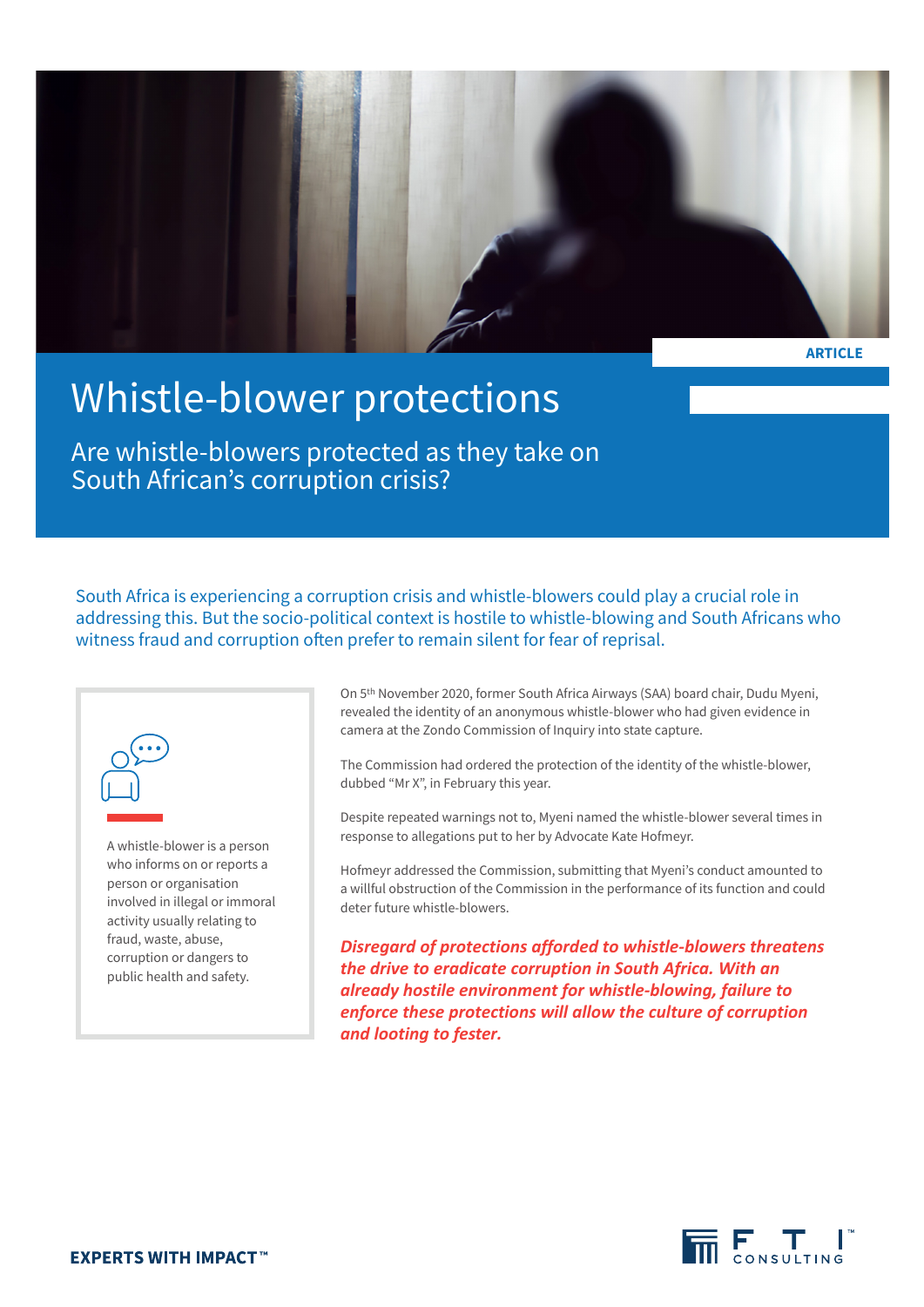# **SOUTH AFRICA'S CORRUPTION CRISIS**

Just last month, Thabiso Zulu, a whistle-blower who had testified at the Moerane Commission about municipal corruption in the Harry Gwala municipality, was shot in an alleged assassination attempt.

Controversial Bosasa whistle-blower Angelo Agrizzi recently told the Daily Maverick that there had been two assassination attempts on his life.

*In addition to fear of physical and social retaliation, many South Africans are not aware of the protections afforded to them.* 

*Those who have information may not know who to trust with it as corruption is rife, sometimes implicating people in positions of authority and trust.* 

*It may be that people feel that nothing will be done with the information when they report it, due to a failure of the criminal justice system.* 

*And, of course, people who obtain information often choose not to speak out because they may receive financial benefit in return for their silence.*

If whistle-blowers are to be protected as they take on South Africa's corruption crisis, the protections afforded to them will need to be strictly enforced.

There is an argument for the increase in protection of whistleblowers in the current climate.

The South African regulatory framework lacks robust protection of witnesses to fraud and corruption, particularly relating to state governance and public funds.

# **PROTECTION OF "MR X" AND OTHER WITNESSES IN THE STATE CAPTURE COMMISSION**

The state capture Commission is regulated by a set of Regulations specially drafted and enacted for the purposes of the inquiry.

#### **COMMISSIONS ACT (1947)**

The protection of "Mr X"s identity and Dudu Myeni's brazen disclosures of it must be dealt with in terms of these Regulations and the overarching Commissions Act (1947) in terms of which the Commission was created.

The Regulations allow for certain witness hearings to be held in camera – a legal term meaning 'in private'.

Generally, the Commission hearings are held in public in the interests of accountability and transparency.

When a hearing is held in camera the Commission, where requested to do so, must order that nobody may directly or indirectly disclose the identity of the witness.

The Commissions Act creates the offence which Hofmeyr argues Myeni is guilty of.



The Act says that any person who willfully hinders or obstructs the commission in the performance of its functions shall be guilty of an offence and liable on conviction to a fine, imprisonment, or both.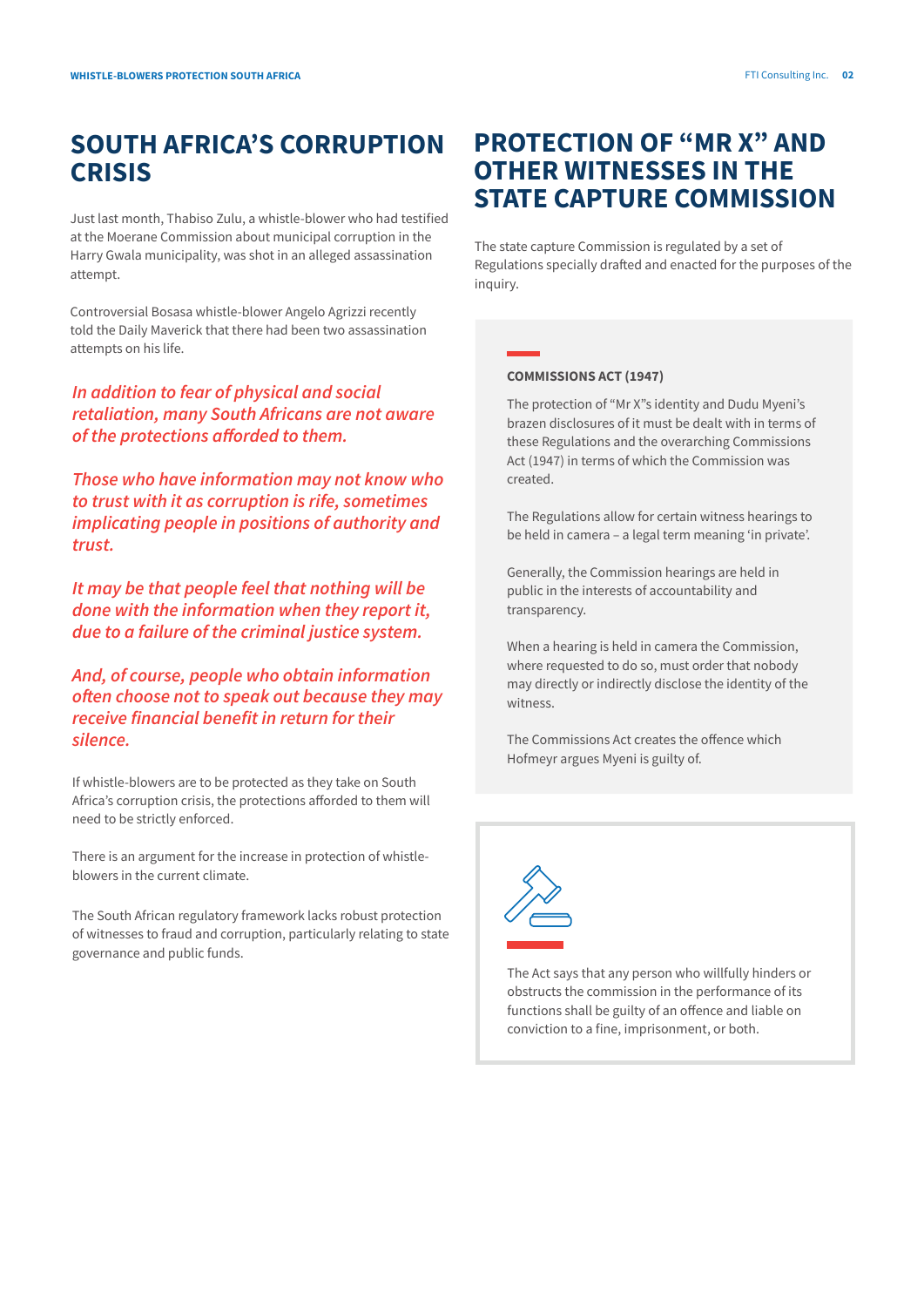## **OTHER LEGISLATED WHISTLE-BLOWER PROTECTIONS**

#### **THE PROTECTED DISCLOSURES ACT (2000)**

Separate to the Commission's framework, the key protections for whistle-blowers in South Africa are contained in The Protected Disclosures Act (2000) which seeks to protect employees making confidential disclosures in an employment relationship ("the PDA").

The PDA has been criticised for having narrow protection for whistle-blowers – it applies only to whistle-blowers within organisations and creates obligations on employers to have certain policies in place.

Applying both to public and private employees, the PDA uses definitions of "employee" and "disclosure" to regulate who and what is protected by the Act.

Once a protected disclosure is made, any occupational detriment experienced thereafter is considered unfair.

#### **THE COMPANIES ACT (2008)**

The Companies Act (2008) offers protections that relate to whistle-blowers, but these protections are limited to those acting within companies only and would generally apply to South African-registered entities.

#### **SECTION 159 OF THE ACT, TITLED "PROTECTION FOR WHISTLE-BLOWERS"**

entrenches and advances the PDA protections. It provides civil, criminal, and administrative immunity for protected disclosures.

#### **THE PREVENTION AND COMBATTING OF CORRUPT ACTIVITIES ACT (2004)**

Creates a 'whistle-blowing' obligation on persons in positions of authority to report corruption, theft, fraud, extortion, and forgery. The Witness Protection Act (1998) makes it an offence to disclose the identity of protected witnesses.



#### **A DISCLOSURE**

Is a disclosure of information about the conduct of an employer (or employee of that employee) which the person disclosing reasonably believes indicates criminal behaviour, failure to comply with a legal obligation, or other types of specific negative conduct. What constitutes a protective disclosure in terms of the PDA will be determined by applying the detailed definition of "disclosure" together with "protected disclosure" as set out in the PDA.

This wording demonstrates that the PDA protects reasonable suspicion and that the existence of an actual crime is not required.

Employees who report certain conduct will need to do so according the procedures set out in the Act.

#### **THE WITNESS PROTECTION ACT (1998)**

Makes it an offence to disclose the identity of protected witnesses.

*Given the array of inadequate legislation, which deal with narrowly defined instances of whistleblowing, and the poor track record of those brave enough to blow the whistle in the past, it is not surprising that we do not have ethically minded citizens queuing up to blow the whistle on corrupt offenders.*